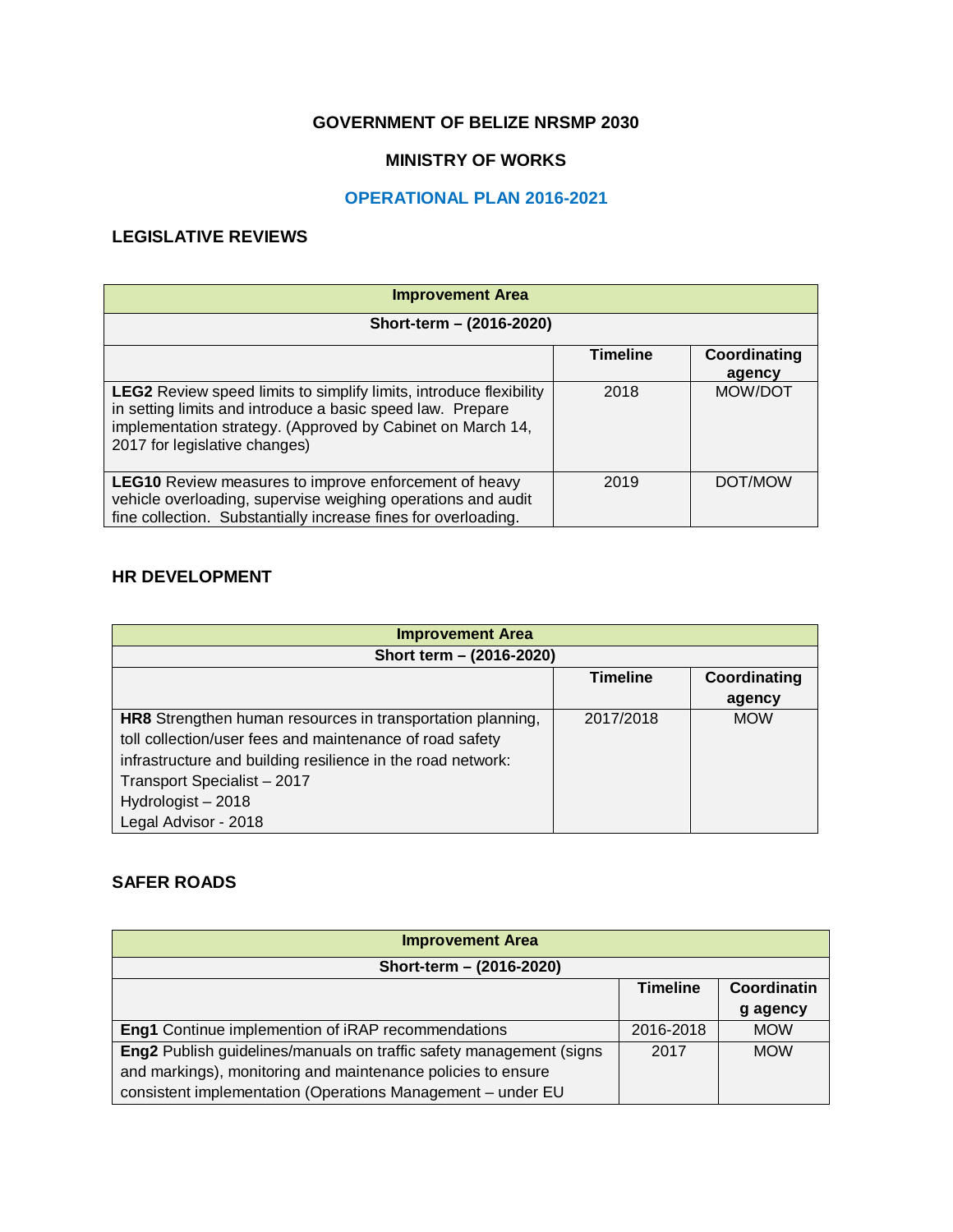| <b>Improvement Area</b>                                                                                                                                                                                                                                                                                          |      |                                                      |  |  |  |  |
|------------------------------------------------------------------------------------------------------------------------------------------------------------------------------------------------------------------------------------------------------------------------------------------------------------------|------|------------------------------------------------------|--|--|--|--|
| Consultant review).                                                                                                                                                                                                                                                                                              |      |                                                      |  |  |  |  |
| Eng3 Review iRAP demonstration project (Belize RS project) and<br>publish lessons learned and future plans, including: T-junction designs;<br>2-faced chevron signs; widen culverts (length); include destination<br>signs at intervals (driver information); and strive to compete corridor in<br>its entirety. | 2017 | <b>MOW</b>                                           |  |  |  |  |
| Eng5 Review "safety" elements of overloaded vehicles (IMC report)<br>and develop overload control policy to improve the safety of<br>overloaded commercial vehicles                                                                                                                                              | 2018 | <b>MOW</b>                                           |  |  |  |  |
| Eng6 Carry out before and after studies on blackspot program (pilot<br>program) and apply lessons learned to current and future programs                                                                                                                                                                         | 2017 | MOW/Police/<br><b>DOT</b>                            |  |  |  |  |
| Eng7 Develop program guidelines on "blackspot management"                                                                                                                                                                                                                                                        | 2018 | <b>MOW</b>                                           |  |  |  |  |
| Eng8 Establish continuous, sustainable road safety audit training<br>program - in the EU Technical Assistance program                                                                                                                                                                                            | 2016 | <b>MOW</b>                                           |  |  |  |  |
| Eng9 Review speed limits on rural highways and urban roads                                                                                                                                                                                                                                                       | 2017 | <b>MOW</b>                                           |  |  |  |  |
| Eng10 Establish a unit for continuous monitoring of traffic safety data<br>on national highway and urban road network                                                                                                                                                                                            | 2017 | <b>DOT</b><br>supported by<br>MOW, M&E<br><b>TWG</b> |  |  |  |  |
| Eng11 Start implementing mass action remedial measures on iRAP<br>demonstration project and other corridors                                                                                                                                                                                                      | 2019 | <b>MOW</b>                                           |  |  |  |  |

# **MONITORING AND EVALUATION CHART ATTACHED**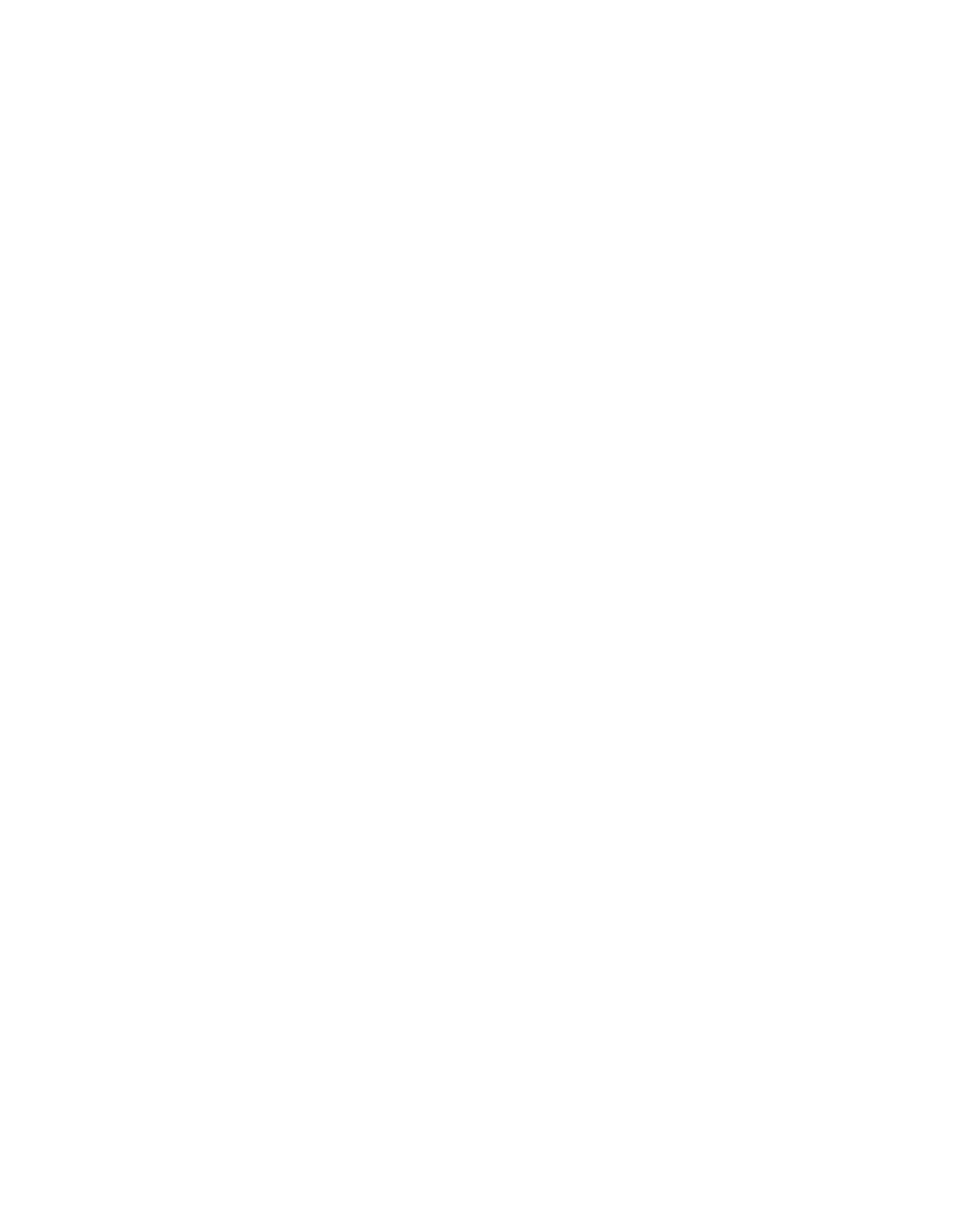## **ROAD SAFETY MASTERPLAN 2030**

# **MONITORING AND EVALUATION FRAMEWORK**

# **MINISTRY OF WORKS**

|                                                                                                                                                                                                | <b>Progressive targets</b>                                                                               |                                                                                                                                                                        |                                                                                                                                                                          |                                            |                  |                  |                      |                                 |
|------------------------------------------------------------------------------------------------------------------------------------------------------------------------------------------------|----------------------------------------------------------------------------------------------------------|------------------------------------------------------------------------------------------------------------------------------------------------------------------------|--------------------------------------------------------------------------------------------------------------------------------------------------------------------------|--------------------------------------------|------------------|------------------|----------------------|---------------------------------|
| <b>PILLAR</b>                                                                                                                                                                                  | <b>Indicator</b>                                                                                         | Output                                                                                                                                                                 | <b>Outcome</b>                                                                                                                                                           | <b>Baseline</b><br>2015                    | $2016 -$<br>2020 | $2021 -$<br>2025 | 2026-<br>2030        | <b>Supporting sector</b>        |
| <b>RSD8 Collision</b><br>prediction models for all<br>national highways have<br>been developed.                                                                                                | Collision prediction models<br>developed                                                                 | Relevant stakeholders<br>contacted for information<br>on highway collision<br>data                                                                                     | Collision prediction<br>models for highways<br>developed                                                                                                                 | No collision<br>prediction<br>models exist |                  | 2023-<br>2024    | (Used)               |                                 |
| <b>RSD9 Collision</b><br>prediction models have<br>been developed for all<br>intersections                                                                                                     | Collision prediction models<br>developed                                                                 | Collision prediction<br>models have been<br>developed for rural<br>intersections.<br>Collision prediction<br>models have been<br>developed for urban<br>intersections. | Collision prediction<br>models for rural<br>intersections are utilised<br>in decision-making.<br>Collision prediction<br>models for urban<br>intersections are utilised. | No collision<br>prediction model<br>exist  |                  | 2024-<br>2026    | $\sqrt{ }$<br>(Used) | Municipal traffic depts.        |
| <b>SAFER ROADS</b>                                                                                                                                                                             | Provide a safe and reliable<br>transportation network<br>across the country with<br>consistent practises |                                                                                                                                                                        |                                                                                                                                                                          |                                            | 10%              | 50%              | 100%                 |                                 |
| Eng <sub>2</sub> Publish<br>guidelines/manuals on<br>traffic safety<br>management (signs<br>and markings),<br>monitoring and<br>maintenance policies to<br>ensure consistent<br>implementation | Guidelines/manuals have been<br>published                                                                | Training and awareness<br>on the guidelines/manuals                                                                                                                    | Guidelines/manuals are<br>used to ensure consistent<br>international standards                                                                                           | MOW are<br>currently using<br>the USMUTCD  | 2017             |                  |                      | Municipal transport<br>officers |
| Eng3 Review iRAP<br>demonstration project<br>(Belize RS project) and<br>publish lessons learned<br>and future plans                                                                            | Report published on Belize RS<br>project                                                                 | Updated information from<br>report received                                                                                                                            | Report reviewed and<br>accepted                                                                                                                                          | IRAP 2012 report                           | 2018             |                  |                      | <b>OSC</b>                      |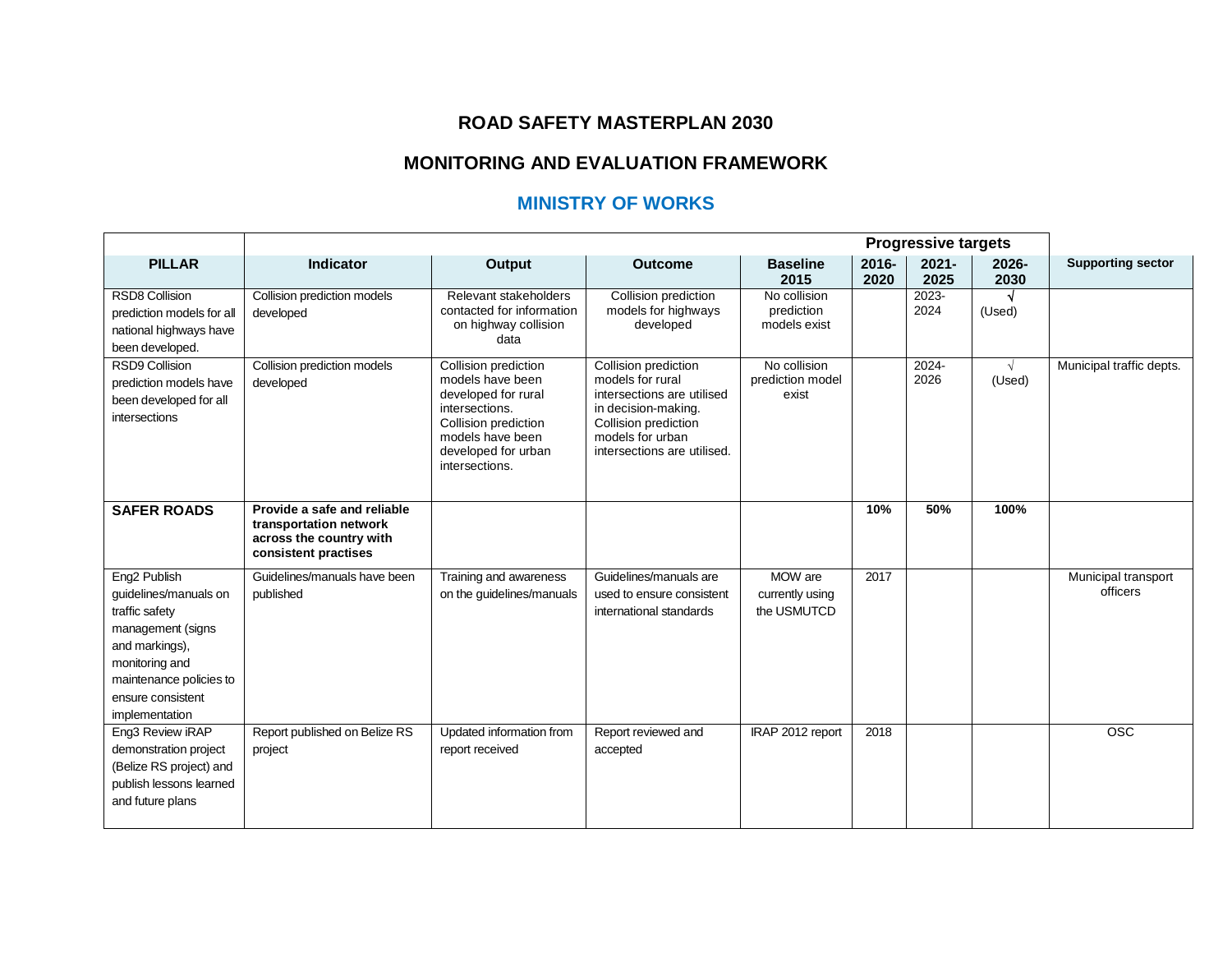|                                                                                                                                                        | <b>Indicator</b>                                                                                                   | Output                                                                                                              | <b>Outcome</b>                                                                                                                                         | <b>Baseline</b><br>2015                                                                 | 2016-<br>2020 | $2021 -$<br>2025 | 2026-<br>2030 | <b>Supporting sector</b>     |
|--------------------------------------------------------------------------------------------------------------------------------------------------------|--------------------------------------------------------------------------------------------------------------------|---------------------------------------------------------------------------------------------------------------------|--------------------------------------------------------------------------------------------------------------------------------------------------------|-----------------------------------------------------------------------------------------|---------------|------------------|---------------|------------------------------|
| Eng5 Review "safety"<br>elements of overloaded<br>trucks (IMC report) and<br>develop strategic plan<br>to improve the safety of<br>overloaded vehicles | Strategic plan to improve the<br>safety of overloaded trucks<br>developed and the impact on<br>road infrastructure | Review of IMC report and<br>improvement of road<br>infrastructure for heavy<br>trucks, including weight<br>stations | Road infrastructure will<br>not be damaged or<br>compromised by<br>overloaded trucks which<br>will reduce maintenance<br>costs                         | No plan in place<br>to monitor the<br>impact of<br>overloaded trucks<br>on road surface | 2017<br>25%   | 50%              | 100%          | Commercial vehicle<br>fleets |
| Eng6 Carry out before<br>and after studies on<br>blackspot program<br>(pilot program) and<br>apply lessons learned<br>in future                        | Study on current blackspot<br>program has been produced                                                            | Monitoring of pilot<br>blackspot program                                                                            | Evaluation of pilot<br>blackspot program                                                                                                               | Blackspot<br>program does not<br>exist                                                  | 2017          |                  |               | Municipal traffic depts.     |
| Eng7 Develop program<br>guidelines on<br>"blackspot<br>management"                                                                                     | Program guidelines have been<br>developed and guidelines<br>published                                              | Training on the guidelines<br>of the program                                                                        | Guidelines for the<br>program are introduced to<br>ensure that the highest<br>risk areas are identified<br>and treated on an annual<br>basis           | No guidelines<br>exist                                                                  | 2018          |                  |               |                              |
| Eng8 Establish<br>continuous, sustainable<br>road safety audit<br>training program                                                                     | Road safety audit training<br>course has been developed                                                            | Road safety auditors have<br>been trained.                                                                          | Staff have greater<br>knowledge of undertaking<br>road safety audits.<br>% staff trained as auditors<br>in each 5 year timeframe                       | Some of the<br>MOW staff have<br>received Road<br>Safety Audit<br>training              | 2017<br>20%   | 50%              | 100%          |                              |
| Eng9 Review speed<br>limits on rural highways<br>and urban roads and<br>amend where<br>necessary                                                       | Speed limits have been<br>reviewed and necessary<br>regulation changes made                                        | Speeding regulations<br>have been reviewed and<br>consistently enforced                                             | Amount of compliance<br>with speed limits has<br>improved, as observed by<br>DOT and Municipal traffic<br><b>Officers</b><br>Collisions where speeding | Speeding<br>regulations not<br>enforced<br>consistently                                 | 2017<br>20%   | 50%              | 100%          | Municipal traffic depts.     |
|                                                                                                                                                        |                                                                                                                    |                                                                                                                     | has been a factor are<br>reduced                                                                                                                       |                                                                                         |               |                  |               |                              |
| Eng10 Establish a unit<br>within the MOW for<br>continuous monitoring<br>of traffic safety data on                                                     | Unit has been established                                                                                          | The terms of reference for<br>the unit determined                                                                   | Officers trained in the<br>collection and analysis of<br>data                                                                                          | National data is<br>not available                                                       | 2017          |                  |               | M&E TWG, DOT                 |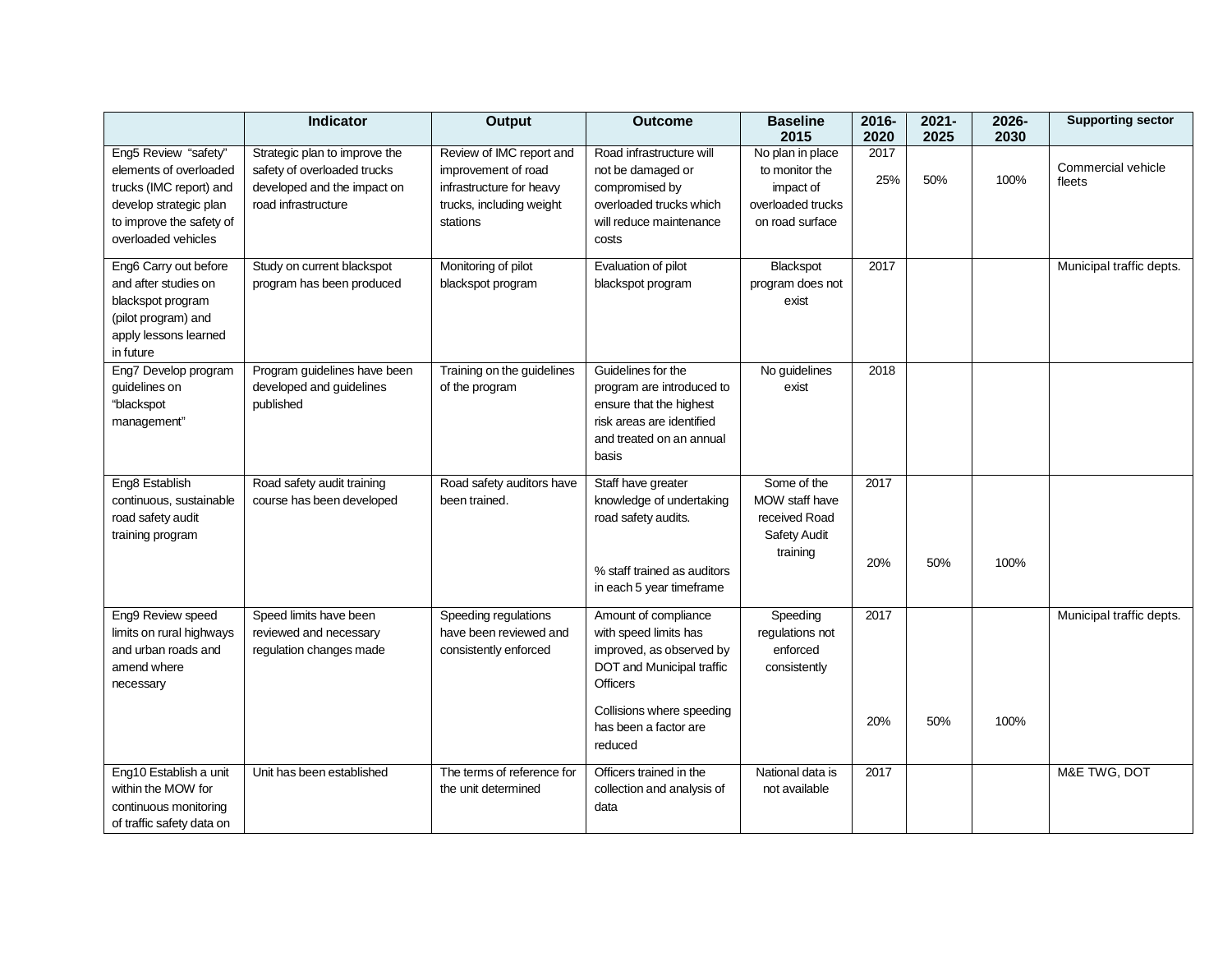| national highways and                                                                                                                                                                                     |                                                                               |                                                                                              |                                                                                                                                                                          |                                                                               |      |           |            |                                     |
|-----------------------------------------------------------------------------------------------------------------------------------------------------------------------------------------------------------|-------------------------------------------------------------------------------|----------------------------------------------------------------------------------------------|--------------------------------------------------------------------------------------------------------------------------------------------------------------------------|-------------------------------------------------------------------------------|------|-----------|------------|-------------------------------------|
| urban road networks                                                                                                                                                                                       |                                                                               |                                                                                              |                                                                                                                                                                          |                                                                               |      |           |            |                                     |
| Eng11 Start<br>implementing mass<br>action remedial<br>measures on iRAP<br>demonstration corridor<br>project and other<br>corridors                                                                       | Mass actions of remedial<br>measures implementing along<br>highway corridors  | Appropriate remedial<br>measures introduced                                                  | Future highway upgrading<br>will include all the safety<br>features in line with iRAP<br>recommendations                                                                 | Demonstration<br>Corridor<br>upgraded in line<br>with iRAP<br>recommendations | 2019 | 5         | 10         |                                     |
| Eng12 Develop road<br>safety audit guidelines<br>(including construction<br>stage) for Belize at<br>international best<br>practice                                                                        | Road Safety Audit guidelines for<br>Belize have been developed<br>and printed | Auditors identified and<br>trained                                                           | Road Safety auditors<br>available in Belize leading<br>to all road improvement<br>projects and new<br>construction projects will<br>have been through the<br>RSA process | Road Safety audit<br>guidelines does<br>not exist                             | 2020 |           |            |                                     |
| Eng13 Implement<br>program to ensure<br>consistent and effective<br>speed limits on national<br>highways with reduced<br>limits at all critical<br>locations                                              | Program developed and<br>implemented                                          | Program developed<br>Speeding regulations<br>have been reviewed and<br>consistently enforced | Speeding on highways<br>reduced has been<br>reduced                                                                                                                      | There are existing<br>speed limits.                                           | 2018 | $\sqrt{}$ | $\sqrt{ }$ |                                     |
| Eng15 Draft new<br>guidelines/standards<br>on road classification to<br>clarify hierarchy,<br>access management<br>and planning controls<br>which should be<br>applied consistently<br>across the country | New guidelines/standards<br>drafted and published                             | Guidelines/Standards<br>developed                                                            | Roads classification<br>improved and<br>implemented consistently<br>across the country                                                                                   | <b>Classification very</b><br>low                                             |      | 2022      | $\sqrt{ }$ | Municipal transport<br>depts.       |
| Eng16 Implement<br>strategic plan related to<br>overloaded commercial<br>vehicles (see Eng5<br>above)                                                                                                     | Strategic plan implemented                                                    | Develop strategic plan                                                                       | Road infrastructure will<br>not be damaged or<br>compromised by<br>overloaded trucks which<br>will reduce maintenance<br>costs                                           | Strategic Plan not<br>available                                               |      | 2022      | $\sqrt{ }$ | <b>Commercial Vehicle</b><br>fleets |
| Eng17 Draft new<br>guidelines/standards                                                                                                                                                                   | New guidelines/standards                                                      | Guidelines/standards                                                                         | Use of footpaths.<br>pedestrian and cycle lane                                                                                                                           | No guidelines/                                                                |      | 2023      |            | Municipal traffic depts.            |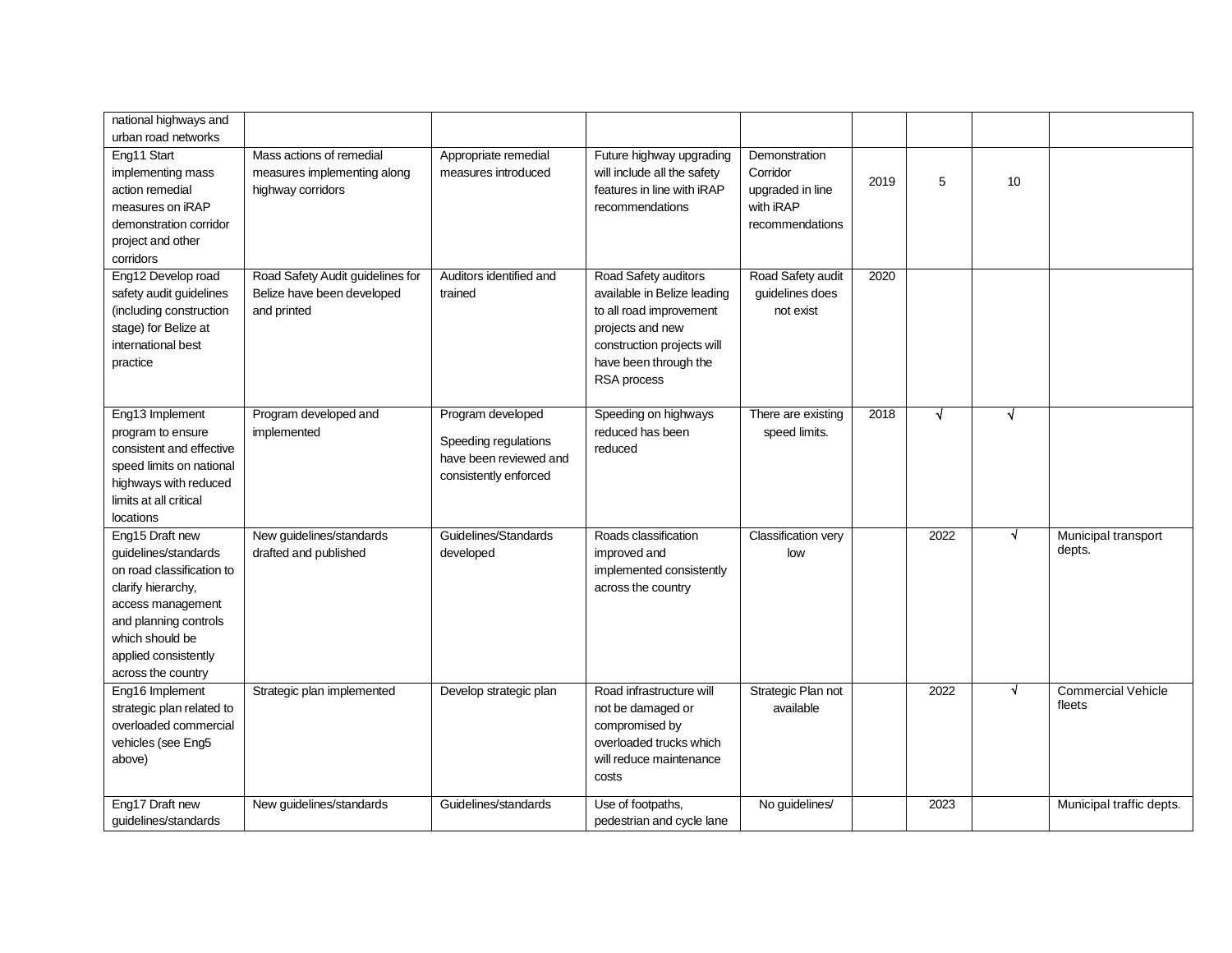| on provision of service  | drafted and published     | drafted                  | increased leading to fewer  | standard exist   |      |      |      |                          |
|--------------------------|---------------------------|--------------------------|-----------------------------|------------------|------|------|------|--------------------------|
| roads, footpaths,        |                           |                          | deaths and injuries to      |                  |      |      |      |                          |
| pedestrian and cycle     |                           |                          | pedestrians and cyclists    |                  |      |      |      |                          |
| lanes, etc.              |                           |                          |                             |                  |      |      |      |                          |
| Eng18 Publish manual     | Manual on roadside hazard | Manual on roadside       | Use of manual on            | Manual on        |      | 2023 |      |                          |
| on roadside hazard       | safety published          | safety hazard developed  | roadside hazard safety      | roadside hazard  |      |      |      |                          |
| safety                   |                           |                          | leading to fewer single-    | safety does not  |      |      |      |                          |
|                          |                           |                          | vehicle "run-off-road "     | exist            |      |      |      |                          |
|                          |                           |                          | collisions                  |                  |      |      |      |                          |
|                          |                           |                          |                             |                  |      |      |      |                          |
| Eng19 Carry out          | Reviews completed and     | Commence review          | Reviews completed and       | Demonstration    |      | 2024 |      | International funding    |
| reviews of all existing  | recommendations made      |                          |                             | corridor         |      |      |      | agencies                 |
| highways, including      |                           |                          | future highway upgrading    | completed        |      |      |      |                          |
| road safety audits and   |                           |                          | will include all the safety |                  |      |      |      |                          |
| iRAP rating and publish  |                           |                          | features in line with iRAP  |                  |      |      |      |                          |
| recommendations to       |                           |                          | recommendations             |                  |      |      |      |                          |
| improve safety on        |                           |                          |                             |                  |      |      |      |                          |
| existing and future      |                           |                          |                             |                  |      |      |      |                          |
| projects                 |                           |                          |                             |                  |      |      |      |                          |
| Eng20 Prepare and        | Standards and guidelines  | Standards and guidelines | Use of standards and        | No guideline     |      | 2023 |      |                          |
| publish improved         | published                 | developed                | guidelines implemented      | available        |      |      |      |                          |
| standards and            |                           |                          | which result in reduced     |                  |      |      |      |                          |
|                          |                           |                          |                             |                  |      |      |      |                          |
| guidelines for safety in |                           |                          | risk through construction   |                  |      |      |      |                          |
| construction zones       |                           |                          | zones                       |                  |      |      |      |                          |
| Eng21 Publish data-led   | Annual blackspot program  | Source funds for         | Blackspot program           | No blackspot     |      |      | 2026 | Municipal traffic depts. |
| annual blackspot         | published                 | blackspot program        | implemented leading to      | program exist    |      |      |      |                          |
| program funded and       |                           |                          | reduced collisions at high  |                  |      |      |      |                          |
| implemented with local   |                           |                          | crash locations             |                  |      |      |      |                          |
| resources                |                           |                          |                             |                  |      |      |      |                          |
| (See Eng 6 & 7)          |                           |                          |                             |                  |      |      |      |                          |
| Eng22 Publish            | Guidelines published and  | Guidelines developed     | Implement guidelines in a   | Guideline not in | 2018 |      |      | Municipal traffic depts. |
| guidelines on            | consistently applied      |                          | consistent manner           | place            |      |      |      |                          |
| intersection             |                           |                          | Education and awareness     |                  |      |      |      |                          |
| (roundabout) design,     |                           |                          | campaign for road users     |                  |      |      |      |                          |
| particularly             |                           |                          |                             |                  |      |      |      |                          |
| signalization and        |                           |                          |                             |                  |      |      |      |                          |
| implement national       |                           |                          |                             |                  |      |      |      |                          |
| program to optimize      |                           |                          |                             |                  |      |      |      |                          |
|                          |                           |                          |                             |                  |      |      |      |                          |
| capacity and safety at   |                           |                          |                             |                  |      |      |      |                          |
| traffic signals in towns |                           |                          |                             |                  |      |      |      |                          |
| and cities               |                           |                          |                             |                  |      |      |      |                          |